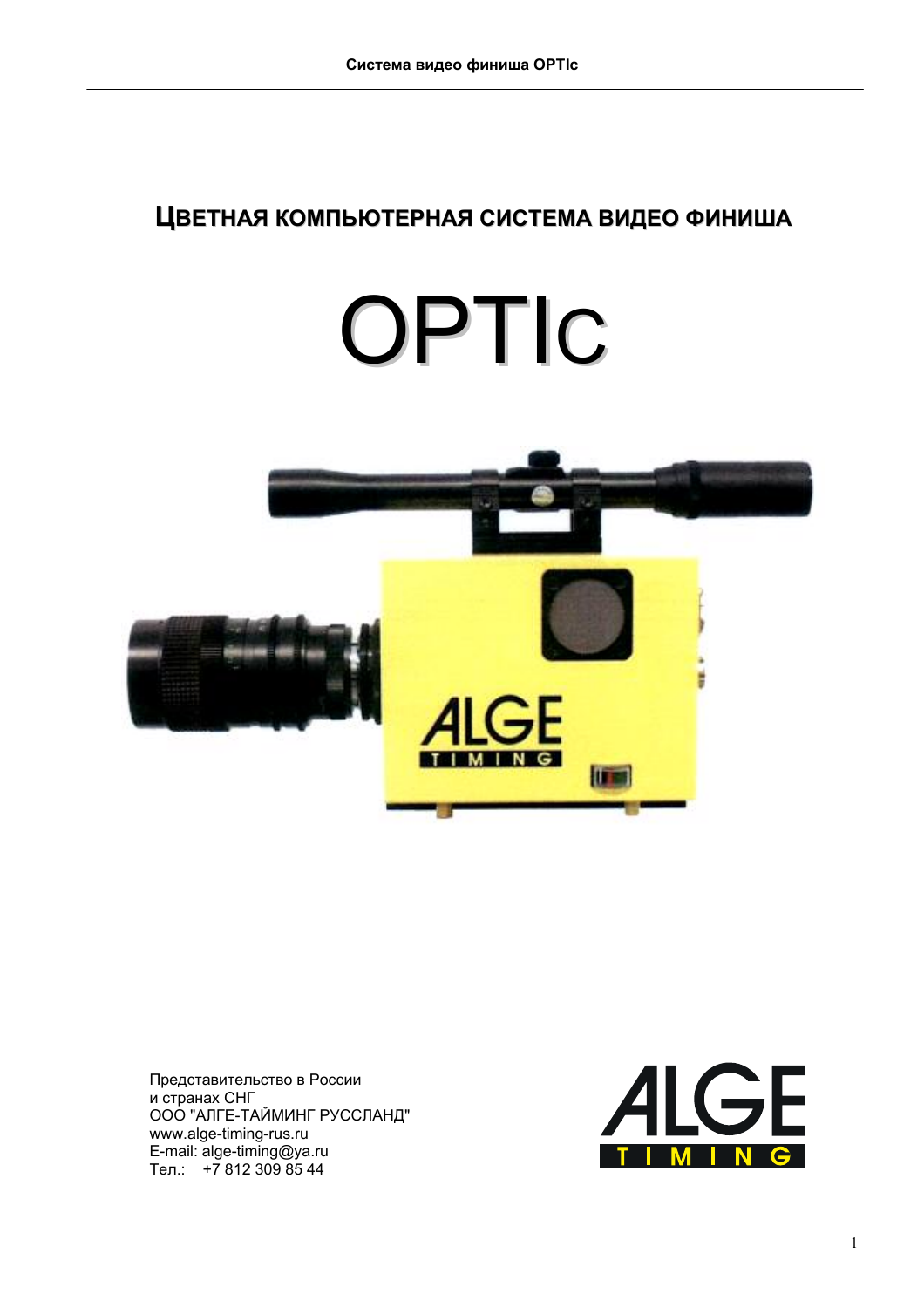| УСТАНОВКА СИСТЕМЫ<br>$\mathbf{1}$                     | 3                       |
|-------------------------------------------------------|-------------------------|
|                                                       |                         |
| 1.1<br>Блоки питания:                                 | $\mathbf{3}$            |
| 1.2<br>УСТАНОВКА РСІ-САRD ІЕЕЕ 1394 В КОМПЬЮТЕР:      | $\overline{\mathbf{3}}$ |
| 1.3<br>УСТАНОВКА ПРОГРАММНОГО ОБЕСПЕЧЕНИЯ             | $\overline{\mathbf{3}}$ |
|                                                       |                         |
| КОМПОНЕНТЫ СИСТЕМЫ ОРТІС<br>$\overline{2}$            | $\overline{\mathbf{4}}$ |
|                                                       |                         |
| ЛИНЕЙНАЯ СКАНИРУЮЩАЯ КАМЕРА ОСС1:<br>2.1              | 4                       |
| 2.2<br><b>DISTRIBUTION BOX OCD1</b>                   | 5                       |
|                                                       |                         |
| <b>УСТАНОВКА ЛИНЕЙНОЙ КАМЕРЫ ОСС1</b><br>$\mathbf{3}$ | $\overline{7}$          |
|                                                       |                         |
| ПОЗИЦИОНИРОВАНИЕ ЛИНЕЙНОЙ КАМЕРЫ.<br>3.1              | $\overline{7}$          |
| 3.2<br>ТРЕБОВАНИЯ К ФИНИШНОЙ ЛИНИИ                    | 9                       |
|                                                       |                         |
| ПРОГРАММНОЕ ОБЕСПЕЧЕНИЕ                               | 11                      |
| $\overline{4}$                                        |                         |
| 4.1<br>РАБОТА ПРОГРАММЫ                               | 11                      |
| 4.2<br>ПОКАЗ ЛИНИИ ВРЕМЕНИ НА ЭКРАНЕ:                 | 11                      |
| 4.3<br>ОКНО ВРЕМЕНИ:                                  | 11                      |
| 4.4<br>ПЕРЕНОС РЕЗУЛЬТАТОВ В ИТОГОВЫЙ ПРОТОКОЛ:       | 11                      |
| 4.4.1<br><b>MANUALL IDENTIFICATION:</b>               | 11                      |
| 4.4.2 LANE IDENTIFICTION:                             | 12                      |
| 4.4.3<br><b>START NUMBER IDENTIFICATION:</b>          | 13                      |
| 4.5<br>РАБОТА ПРОГРАММЫ:                              | 14                      |
| 4.6<br>ОКНО СТАРТОВОГО ДИАЛОГА                        | 14                      |
| 4.7<br>ПЕЧАТЬ ПРОТОКОЛОВ                              | 15                      |
| ТЕХНИЧЕСКИЕ ХАРАКТЕРИСТИКИ<br>$\overline{5}$          | 16                      |
|                                                       |                         |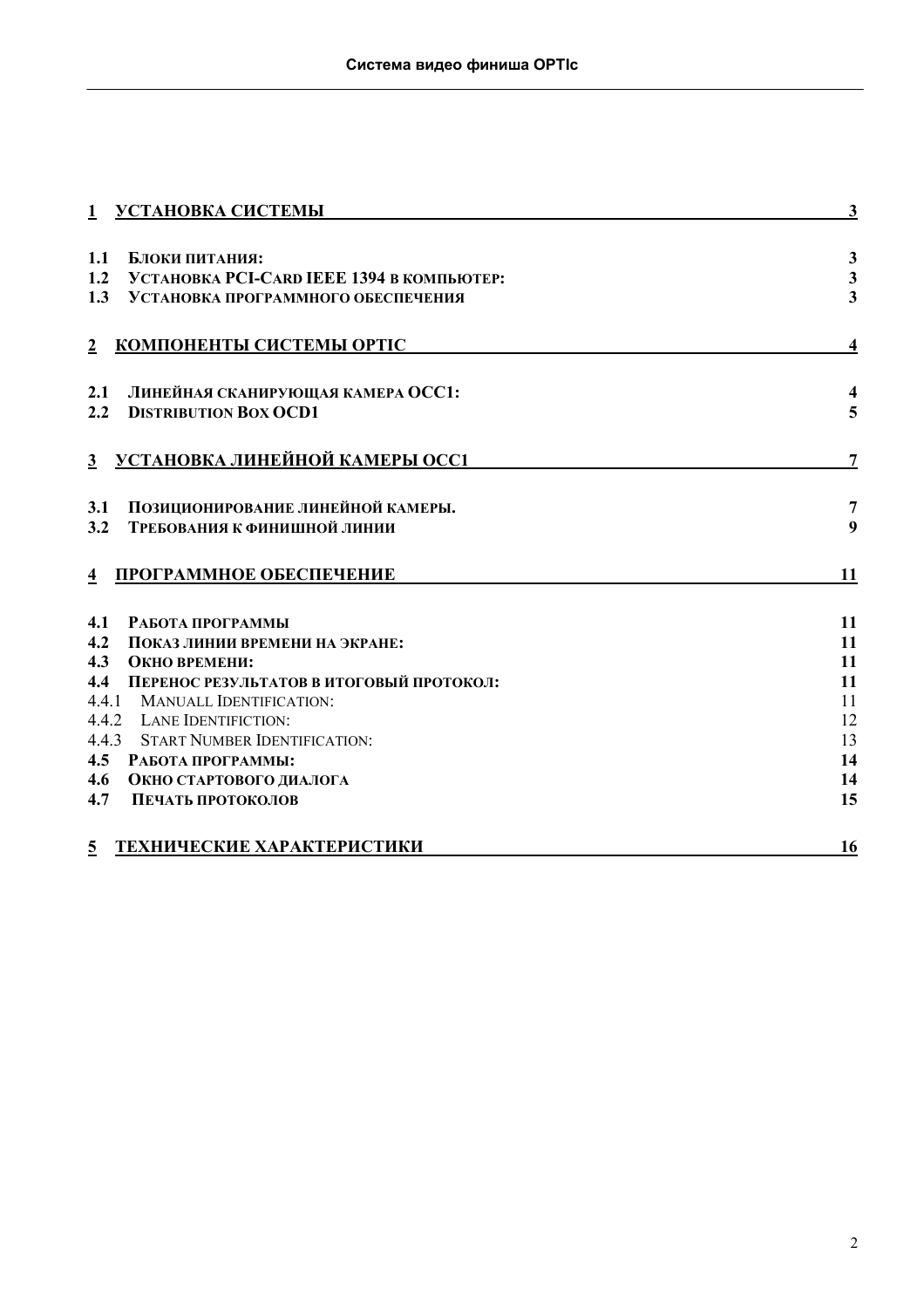# **1** УСТАНОВКА СИСТЕМЫ

# <span id="page-2-0"></span>1.1 **Блоки питания:**

# **Компьютер монитор и принтер:**

Руководствуйтесь описанием к используемому компьютеру, монитору и принтеру, желательно использование блоков бесперебойного питания.

# **OPTI Distribution Box OCD1:**

Внешнее электропитание (105 - 230 V / 50 - 60 Hz) ОСD1. Питание камеры и внешних устройств производиться от блока OCD1. Если Вы используете блок бесперебойного питания, необходимо подключать ОСD1 к нему.

# **1.2 Установка PCI-Card IEEE 1394 в компьютер:**

- Выключите РС
- Снимете крышку компьютера.
- Установите карту в разъем PCI вашего компьютера.
- Закрепите карту PCI при помощи винта.
- Установите крышку компьютера.
- Включите РС.

# 1.3 Установка программного обеспечения

Для работы системы OPTIc рекомендуется использование операционной системы Windows 2000. Пошаговая инструкция по установке драйверов для PCI-Card IEEE 1394 и программного обеспечения OPTIc находится в описании на CD поставляемом с системы OPTIc.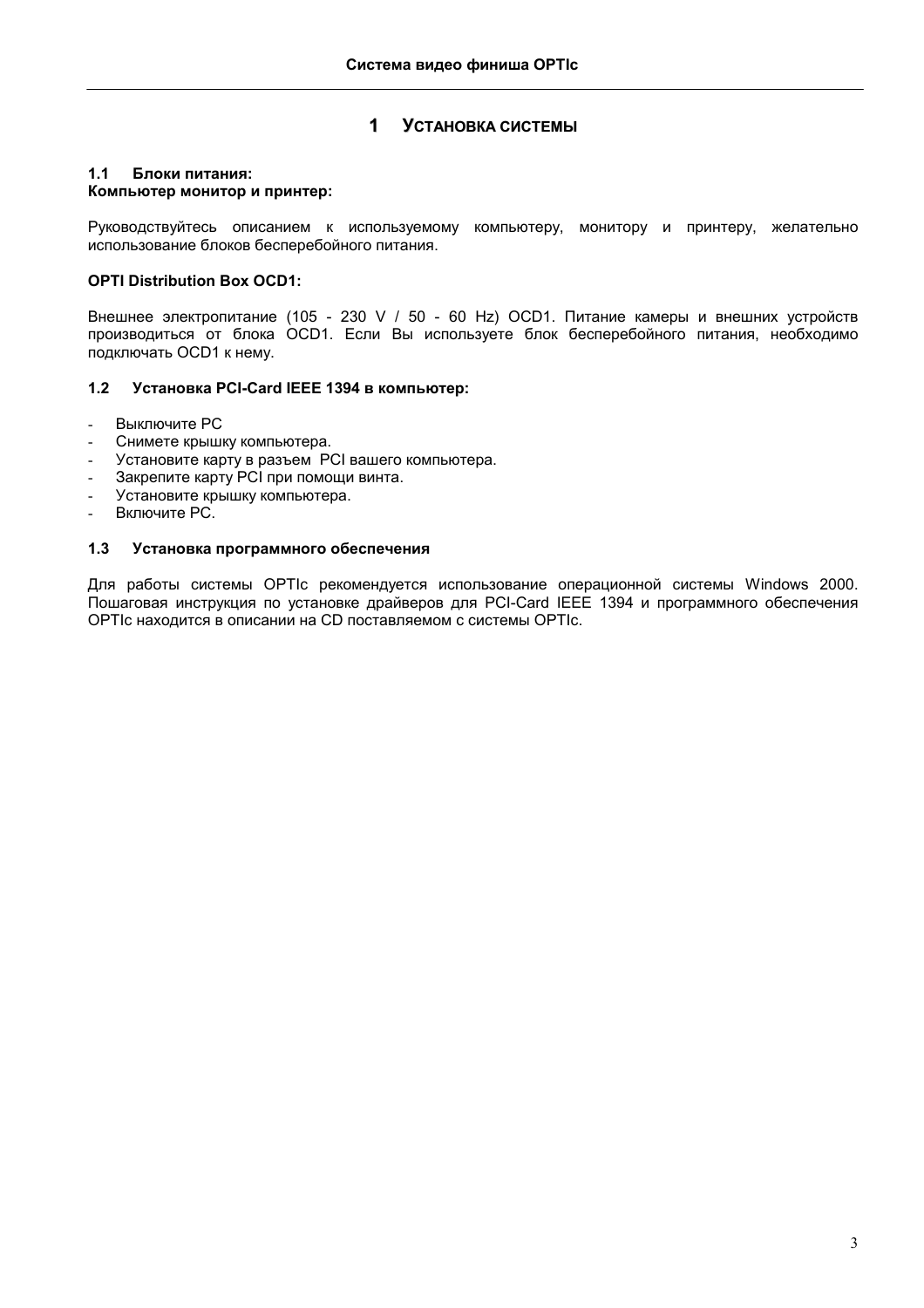### <span id="page-3-0"></span> $\mathbf{2}$ **КОМПОНЕНТЫ СИСТЕМЫ ОРТІС**

### $2.1$ Линейная сканирующая камера ОСС1:



ОРТІс камера ОСС1 является Камерой Сканирования Строки, она не снимает полный кадр как обычная камера, а производит съемку только одной линии (финишной). Это позволяет абсолютно точно присвоить каждой строке изображения время. Если скорость объекта установлена правильно со скоростью сканирования линии, камера показывает реалистичное изображение.

| Если скорость считанного объекта выше, изображение сжимается.                                                                                                                                        | <b>Camera settings</b>      | $-1$                                                   |
|------------------------------------------------------------------------------------------------------------------------------------------------------------------------------------------------------|-----------------------------|--------------------------------------------------------|
|                                                                                                                                                                                                      | Scan Rate [s]: 1/1000 -     | OK                                                     |
| Если скорость считанного объекта ниже, изображение растянется.                                                                                                                                       | Camera:                     |                                                        |
| Камера ОСС1 считывает линию в трех базовых цветах (RGB). Эти<br>базовые цвета должны быть конгруэнтны (совпадающие), в противном                                                                     | <b>Pivel lan</b><br>$4\div$ | <b>REF</b><br>B/w                                      |
| случае изображение будет смазанным. Настройка конгруэнтности цветов<br>настройка самой камеры.                                                                                                       |                             | $Int$ 82<br>R 81<br>$G$ 84                             |
| Кнопка <b w=""> для переключения между черно/белым и цветным<br/>режимом. Черно/белый режим используется для настройки финишной<br/>линии.</b>                                                       | Int                         | $B$ 82<br>Coming from:<br>$C$ left<br>$\epsilon$ right |
| Когда камера установлена, нажмите кнопку <ref>, чтобы сохранить<br/>световые условия как ссылку. Если Вы изменяете теперь параметры<br/>записи, Вы будете видеть разницу световых условий в %.</ref> |                             |                                                        |
| R = красный, G = зеленый, B = голубой<br>Установка цветов:<br>Величина 63 означает, что никакой цвет не повышен. Чем меньше величина,<br>тем больше повышен цвет.                                    |                             |                                                        |

Яркость Вы можете скорректировать регулятором <int> (электронное повышение). Мы рекомендуем устанавливать в среднее положение. Это гарантирует, что Вы сможете манипулировать яркостью в обеих направлениях. Если Вы устанавливаете регулятор в верхнее положение, это будет помехой.

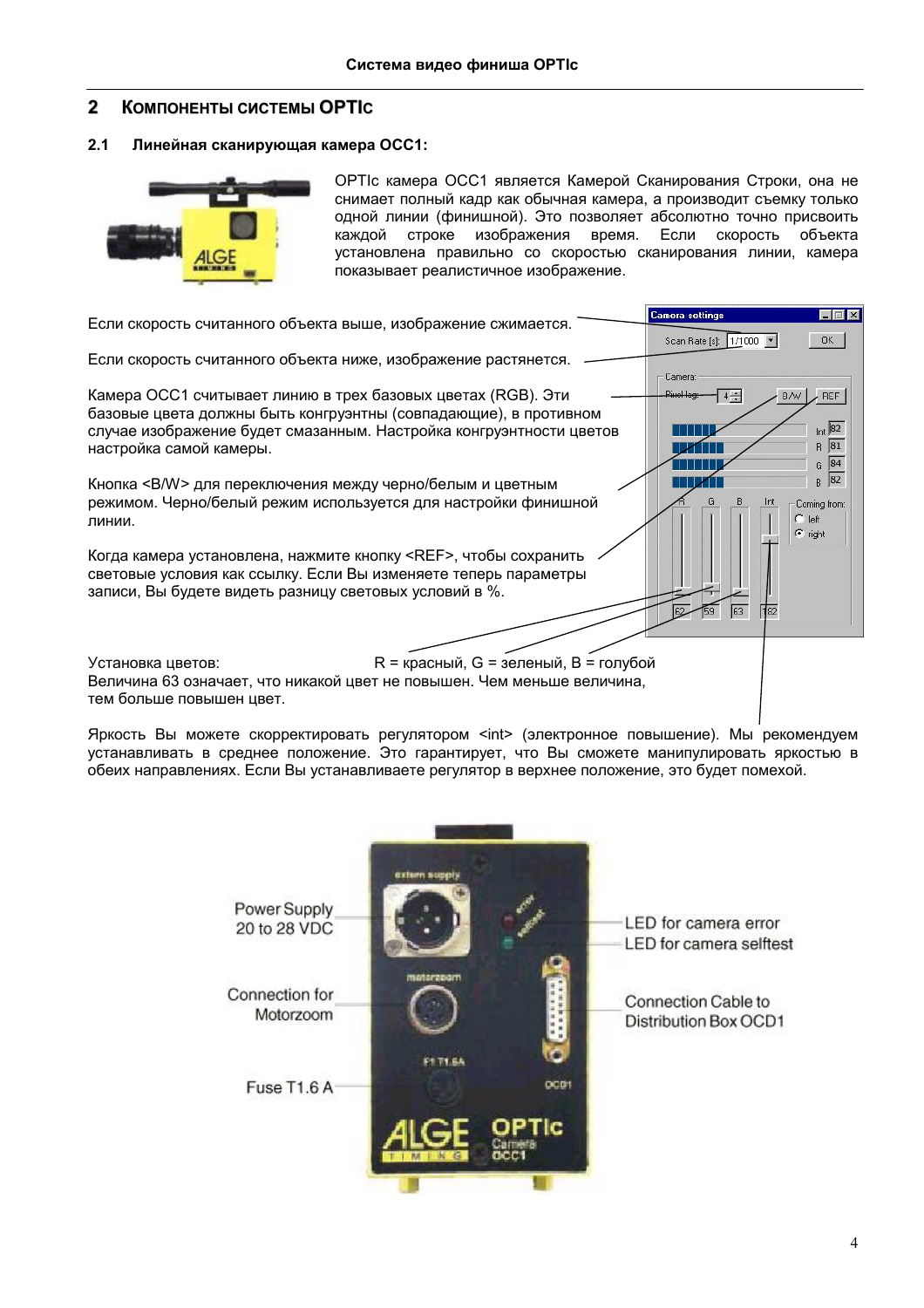<span id="page-4-0"></span>

Камера ALGE OCC1 имеет прицел, он дает возможность приблизительно настроиться на финишную линию. Точная установка должна быть сделана на экране.

# Влагозащитный кожух:

Для влагозащиты предлагается использование влагозащитного кожуха (поставляется по заказу). Кожух не предназначен для постоянного использования на улице.



# Автоматический ZOOM объектив:

**ZOOM** Устанавливается вместо стандартного управление объектива. объективом осуществляется с компьютера при помоши специального программного обеспечения.

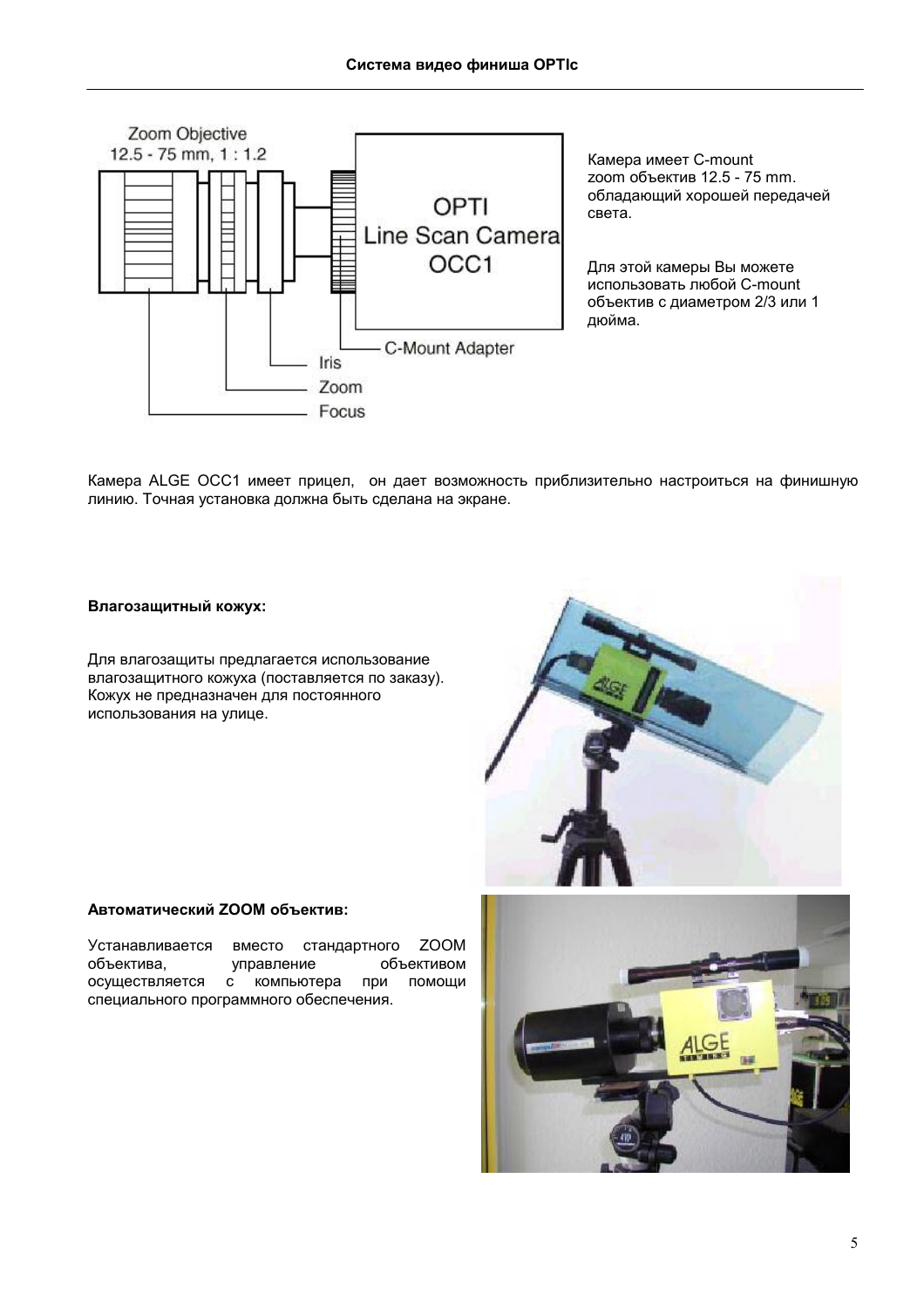# **2.2 Distribution Box OCD1**

Состоит из следующих частей:

- · Блок Питания для ОСD1, двух камер и периферийных устройств (например, фотоэлементы)
- · Таймер с прецизионным кварцевым генератором TCXO
- · Блок обработки изображений, который добавляет к изображению время.
- $\cdot$  Интерфейс для РС (IEEE 1394)

Правила для легкой атлетики требуют проводить поверку устройств хронометража каждые 4 года. Для этого передайте блок OCD1 вашему дилеру ALGE.

1------- Контроль ошибок

- 2------- Контрольный светодиод для Камеры 1
- 3------- Контрольный светодиод для Камеры 2
- 4------- Само свет управления теста
- 5------ Контрольный светодиод питания
- 6------- Кнопка тест
- 7------ Индикатор питания и теста линии
- 8------- Громкость для головного телефона
- 9------- Разъем для Головного Телефона
- 10 ----- Разъем для инфракрасного створа (A)
- 11 ----- Разъем для инфракрасного створа (В)
- 12 ----- Разъем для инфракрасного створа (С)
- 13 ----- Разъем для подключения табло
- 14 ----- Разъем для подключения табло
- 15 ----- Разъем RS 232 интерфейса
- 16 ----- Разъем RS 485 интерфейса
- 17 ----- Разъем для подачи стартового импульса
- 18 ----- Вкл./выкл. питания
- 19 ----- Разъем IEEE 1394 интерфейса
- 20 ----- Разъем для подключения электропитания (88 - 265 VAC)
- 21 ----- Предохранитель 4, Т 1А (первичный предохранитель)
- 22 ----- Подключение внешнего блока питания 20 - 28 VAC (например,. Батарея 24 В)
- 23 ----- Разъем для подключения камеры 1
- 24 ----- Предохранитель 1, Т 1,6А (для камеры 1)
- 25 ----- Разъем для подключения камеры 2
- 26 ----- Предохранитель 2, Т 1,6А (для камеры 2)
- 27 ----- Предохранитель 3, Т 2A (второстепенный предохранитель)



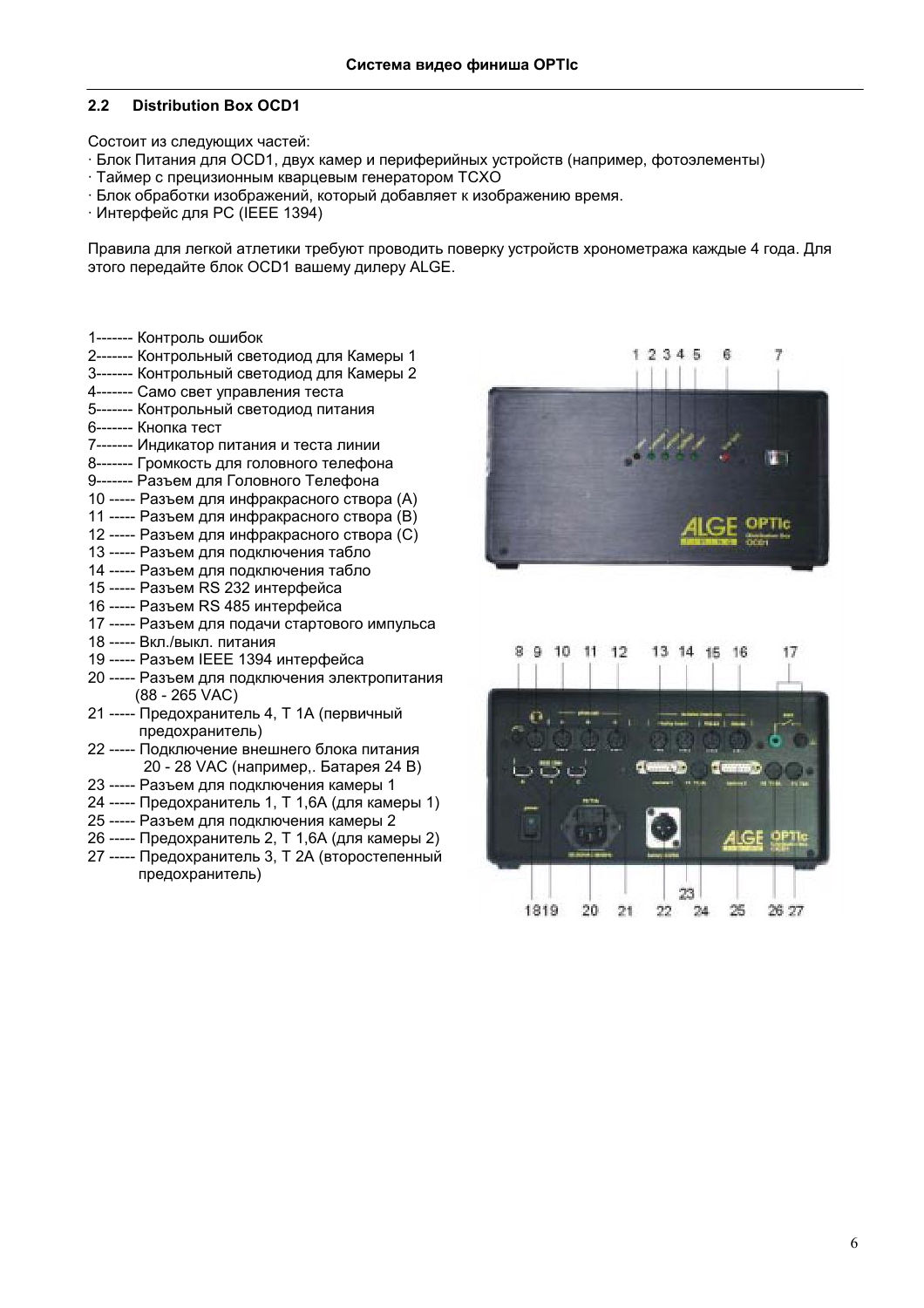### УСТАНОВКА ЛИНЕЙНОЙ КАМЕРЫ ОСС1  $\overline{\mathbf{3}}$

### <span id="page-6-0"></span> $3.1$ Позиционирование линейной камеры.

Камера должна быть установлена точно на линии финиша. Расстояние между камерой и дорожкой зависит от количества дорожек и ширины дорожки. Угол наводки камеры на край последней дорожки должен составлять 20 градусов.





Рисунки и таблицы сделаны для камеры с разрешением 768 пикселя. Если Вы используете камеру с большим разрешением, камера будет захватывать больший угол. Если Вы используете камеру с меньшим разрешением угол захвата будет меньше.



Следующая таблица содержит данные для установки камеры на стадионах с 6 и 8 дорожками.

# Стадион с 6 дорожками

|                |                | horithontal a |                |     |                |
|----------------|----------------|---------------|----------------|-----|----------------|
| tracks         | 5 <sub>m</sub> | 6 m           | 7 <sub>m</sub> | 8 m | 9 <sub>m</sub> |
| 5 m            | yes(?)         | yes           | yes (W)        | no  | no             |
| δm             | yes(?)         | yes           | yes            | yes | yes            |
| 7 <sub>m</sub> | yes (??)       | yes(?)        | yes            | yes | yes            |
| 8 m            | yes(?)         | yes(?)        | yes            | yes | yes            |

|  | __ |          |   |
|--|----|----------|---|
|  |    | <b>S</b> |   |
|  |    | ⊢        | ú |
|  |    | Ф<br>÷   |   |

# horithontal a

| 8            | tracks         | 6 m      | 7 m     | 8 m | 9 m | 9 m     |
|--------------|----------------|----------|---------|-----|-----|---------|
| $\mathbf{D}$ | 6 m            | yes (??) | yes(?/W | no  | no  | no      |
| vertical     | 7 <sub>m</sub> | no       | yes(?)  | yes | yes | yes (W) |
|              | 8 m            | no       | yes(?)  | yes | yes | yes     |
|              | 9 m            | $\infty$ | yes(?)  | yes | yes | yes     |

# Стадион с 8 дорожками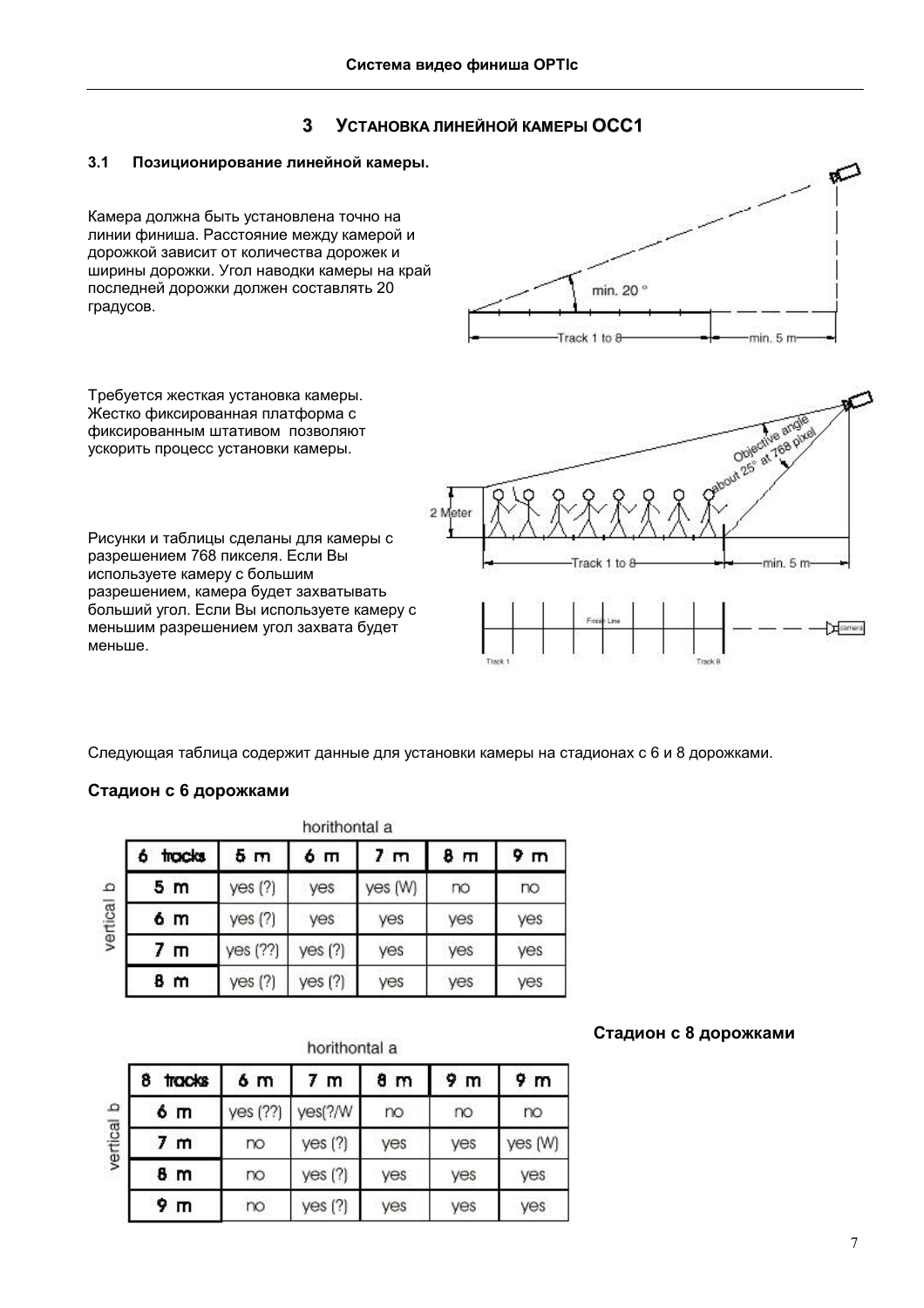Для правильной установки камеры, т.е. для того чтобы видеть всех спортсменов, Вы должны следовать нижеприведенным инструкциям:

- никогда не используйте угол меньше 20 на последнею от камеры дорожку (смотри рисунок на предыдущей странице).
- все дорожки должны захватываться объективом (Вы должны видеть все дорожки и всех атлетов на крайних дорожках).

Таблицы приведены для поставляемого ALGE объектива (12,5 -75 mm, 1:1,2) и если Вы используете камеру с разрешением 768 пикселем.

"да" в ячейке означает, что горизонтальная и вертикальная дистанция установки камеры хорошая.

"нет" в ячейке означает, что горизонтальная или вертикальная дистанция установки камеры не правильная. Вы не можете показать все дорожки или у вас очень плоский угол установки.

"?" в ячейке означает, что будет трудно показать все 6 или 8 дорожек на изображении (угол 25 может быть слишком маленький).

"W" означает, что рекомендуемый угол 20 к краю последней дорожки меньше требуемого.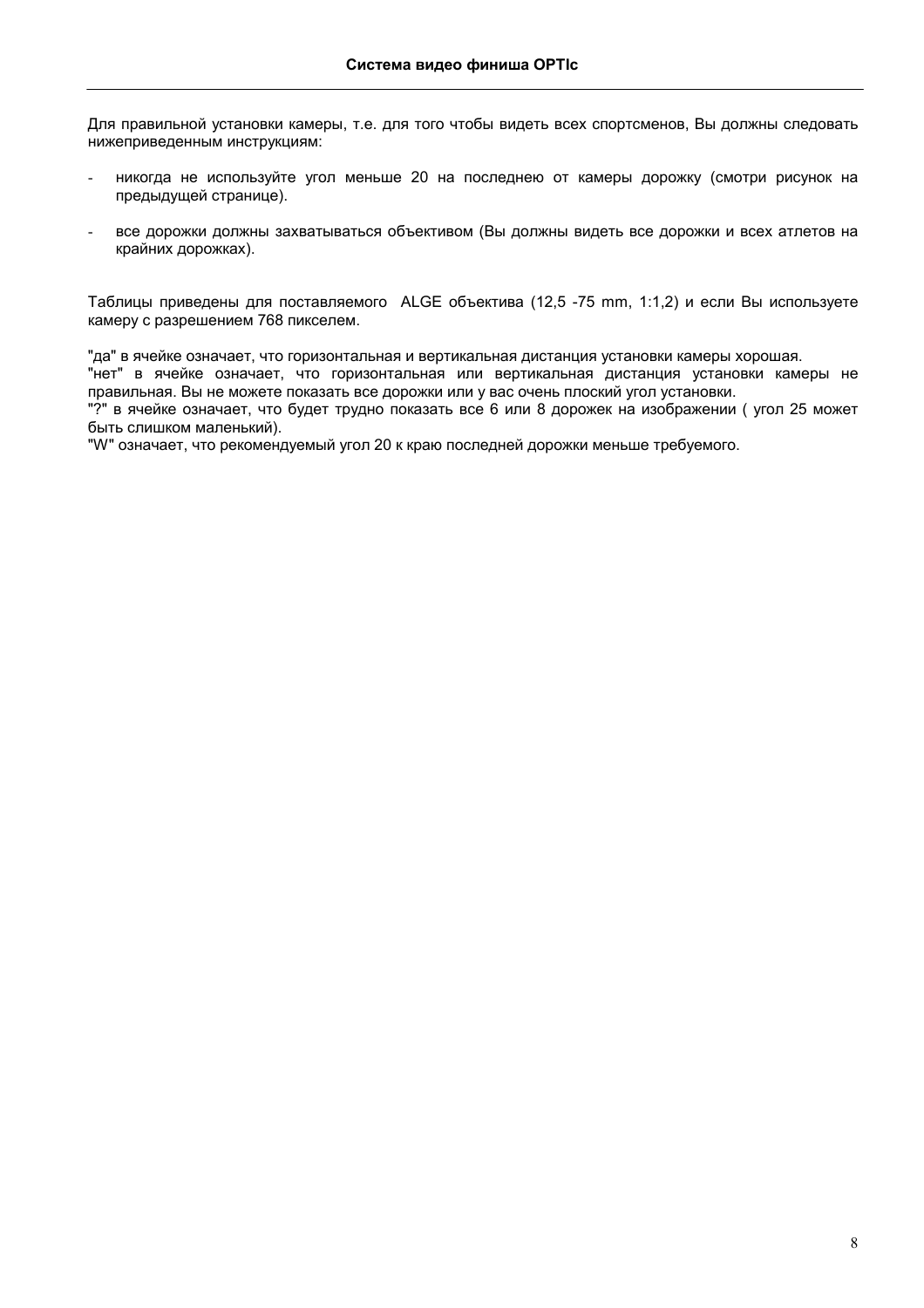### <span id="page-8-0"></span> $3.2$ Требования к финишной линии

Финишная линия должна иметь правильную раскраску. Финишная линия должна быть белой с черными маркерами. В точках где финишная линия пересекает разметку дорожек должны быть нанесены черные метки, эти черные метки необходимы для того чтобы видеть границы дорожек на картинке видео финиша.

Если Вы переходите на чернобелый режим камеры финишная линия должна быть яркой, границы каждой дорожки должны быть темными, если такой картинки нет значит камера настроена не правильно.

|                                 |                               | Camera                 |
|---------------------------------|-------------------------------|------------------------|
| Running Direction<br>$\implies$ |                               | all measurements in cm |
|                                 |                               | 읧                      |
|                                 | z.<br>$\overline{\mathbf{c}}$ | Ŋ                      |
|                                 | З                             | 흲                      |
|                                 | 4                             | <b>M</b>               |
|                                 | 5                             | 뮑                      |
|                                 | 6                             | 흱                      |
|                                 | 7                             | 3                      |
|                                 | 8                             | 122                    |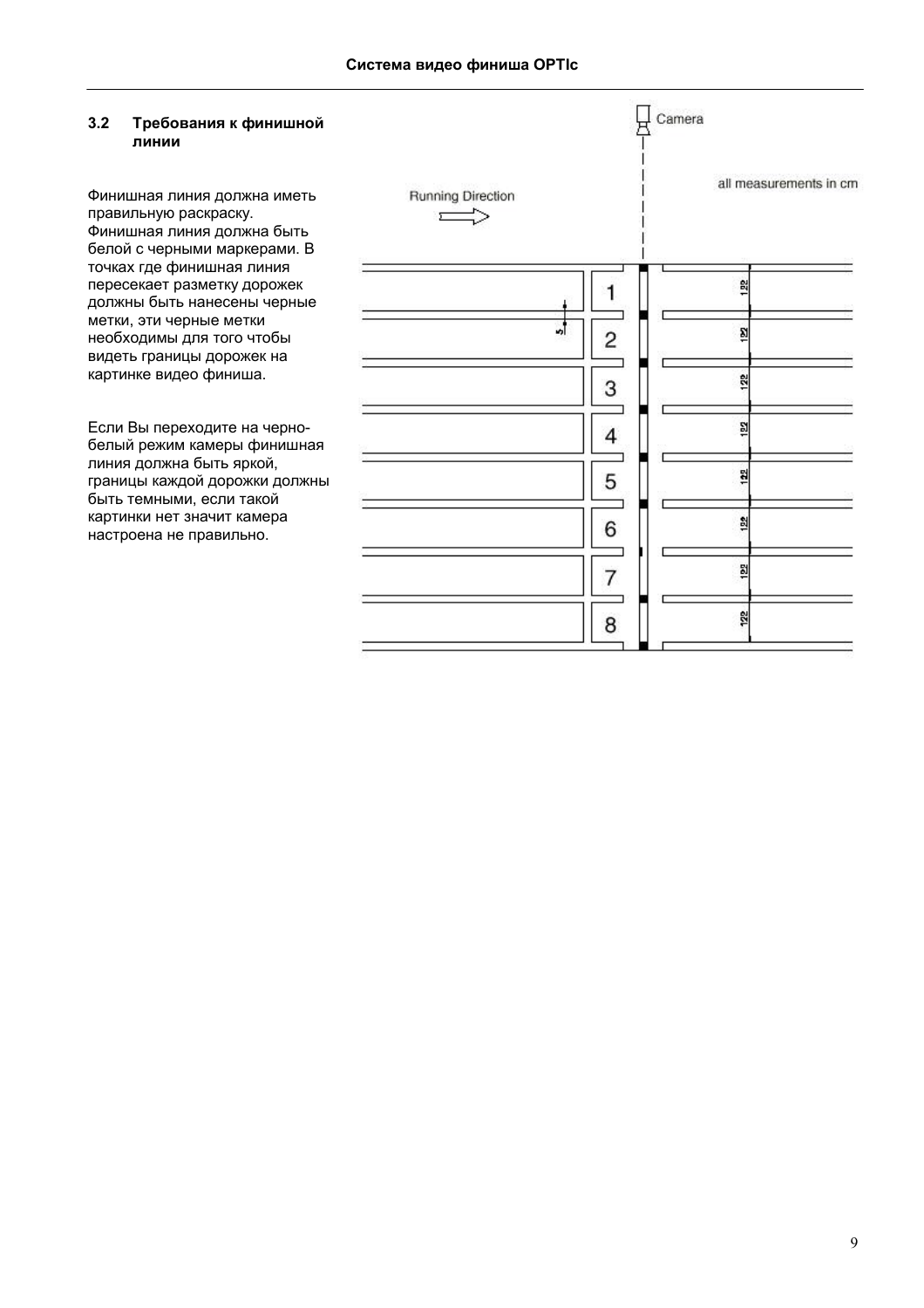# Установка камеры:

- Установите камеру (на треноге или используйте крепление камеры)
- Подключите все компоненты (PC и OCD1)
- Включите все устройства
- Включите PC и запустите WINDOWS
- Запустите программу OPTIc
- Нажмите мышью в <Rase> (гонка)
- Нажмите мышью на <Test image> (режим предварительного просмотра)
- Нажмите мышью <System> (системные установки)
- Нажмите мышью <Camera settings> (установки камеры)
- Установите <Scan Rate> (скорость сканирования) (мы рекомендуемся для спринта 1000, и для гонок на длинные дистанции 800).
- Установите направление движения через линию финиша <Coming from> " left " (слева) или "right" (справо). Всегда устанавливайте направление движения через линию финиша.
- Установите <Dist.> (расстояние): движение пикселя для 3 цветов, так что они закрывали друг друга. Мы рекомендуем использовать 4.
- Установите удовлетворительный уровень яркости, это означает, что Вы должны перемещать кольцо диафрагмы объектива (кольцо, самое близким к камере) пока не получите хороший контраст изображения. Также возможно регулировать яркость с помощью электроники из программного обеспечения с помощью регулятора <int.>.
- Установите объектив так чтобы видеть все дорожки и получить максимальный фокус.
- Нажатие кнопку <B/W> (черный/белый). Теперь показывается черно-белое изображение.
- Установите камеру так чтобы добиться изображения подобного показанному на рисунке. Фон на крае дорожки должен быть ярким, чтобы получить хороший контраст изображения для участника использующего эту дорожку. Проверьте можете ли Вы получить изображение бегуна на самой дальней дорожке. На изображении дорожки должны быть яркие, а границы дорожек темные.
- Нажатие <B/W> кнопка снова. Теперь изображение показывается в цвете. Если Вы установили камеру правильно, камера покажет дорожки зелеными а границы дорожек бордовым цветом. Задний план должен быть светлым.
- Теперь Вы можете отрегулировать правильно цвета ползунками R (красный), G (зеленый) и B (синий).
- Сохраните установки (условия света) нажимая <DIF>.
- Если Вы завершили все установки проведите тест изображения с использованием нескольких бегунов. Проверьте качество изображения и всех ли участников на всех дорожках Вы получаете на изображении. Если Вы получили не всех участников на изображении, или изображении не сфокусировано, Вы должны произвести установку снова.



# Hintergrund

| Bahn 1 |  |
|--------|--|
| Bahn 2 |  |
| Bahn 3 |  |
| Bahn 4 |  |
| Bahn 5 |  |
|        |  |

Bahn 6

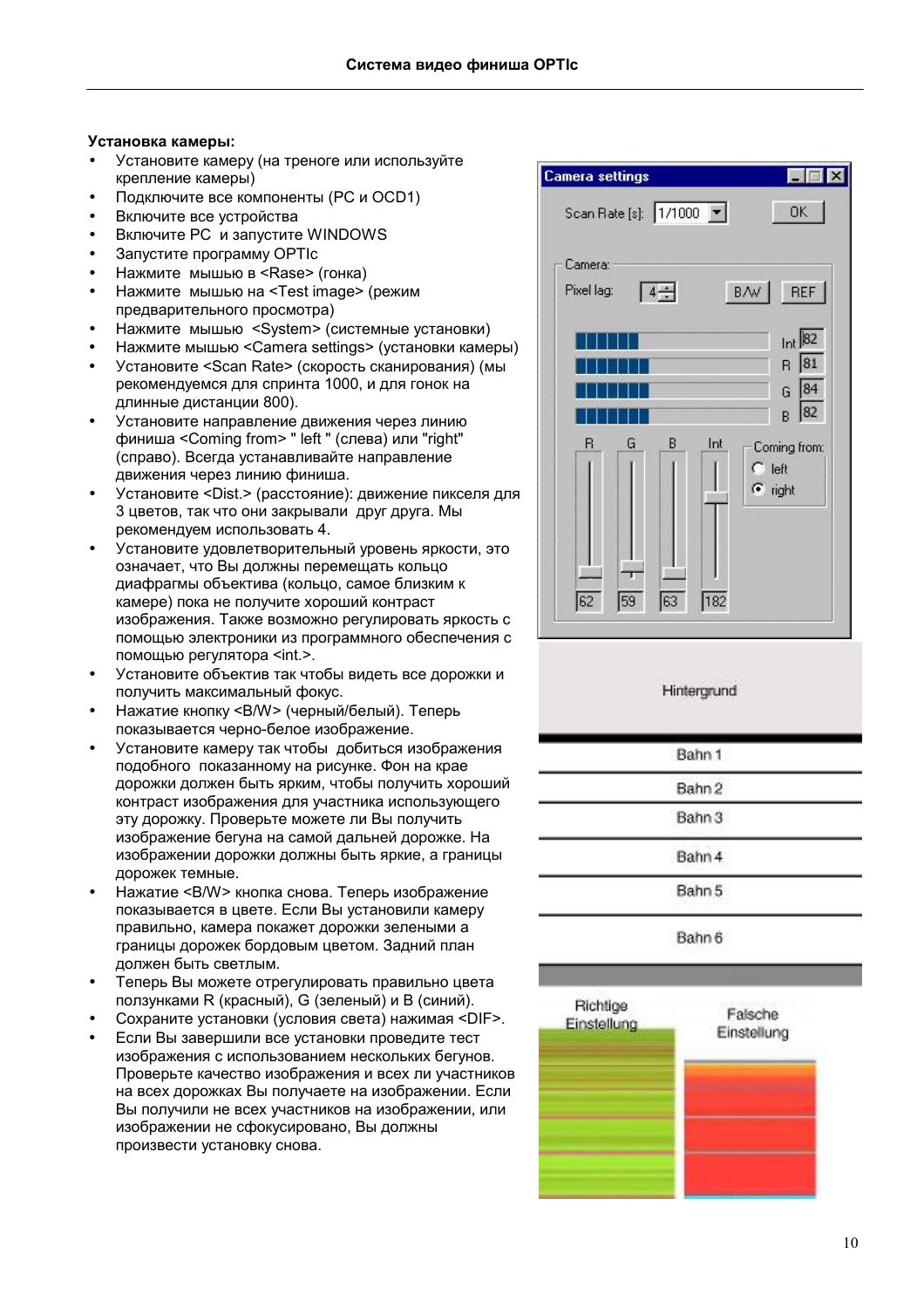### 4 ПРОГРАММНОЕ ОБЕСПЕЧЕНИЕ

<span id="page-10-0"></span>Программное обеспечение разработано для работы в операционной системе Windows 95.

При работе с программой ОРТІс вы не должны работать одновременно в других программах, все другие приложение должны быть закрыты, т.к. другие программы могут отнимать ресурсы процессора и замедлить скорость обращения к жесткому диску.

### $4.1$ Работа программы

Первое изображение фотофиниша автоматически появляется на экране. Каждому изображению присваивается номер, для просмотра следующего или предыдущего изображения используйте кнопки прокрутки:



### $4.2$ Показ линии времени на экране:

Просматривая полученное изображение финиша на мониторе. Вы должны нажать левую кнопку мыши и переместить мышью курсор. Вместе с перемешениями курсора мыши будет перемешается линия времени (финишная линия). Время отображается в окне «time window».

Кнопками  $\leftarrow u \rightarrow$  можно перемешать линию времени на пиксель влево и в право.

### $4.3$ Окно времени:



Окно времени свободно перемещается по экрану при помощи мыши. Это окно показывает только время финиша.

### $4.4$ Перенос результатов в итоговый протокол:

Есть три возможности, чтобы ввести время, зафиксированное системой видео финиша в итоговый протокол:

- manual identification
- lane identification
- start number identification

| manual identification       | - Ручная идентификация - предназначена для присвоения времени<br>любому участнику в списке. |
|-----------------------------|---------------------------------------------------------------------------------------------|
| lane identification         | - Используется если каждый участник выступает по собственной<br>дорожке                     |
| start number identification | - используется если можно считать каждый стартовый номер<br>финишировавших участников.      |

# 4.4.1 Manuall Identification:



Выбор режима осуществляется нажатием соответствующей кнопки на панели инструментов или через меню "Image Evaluation" выберите "Manual evaluation".

Выделите участника в списке участников, которому Вы хотите присвоить время (нажатием левой кнопкой мыши на номер графы содержащей данные участника в списке участников). Графа участника будет выделена синим если у него нет времени, и красным если ему уже присвоено время.

Нажмите левую кнопку мыши и переместите строку времени на изображение участника для которого требуется занести результат. При нажатии правой кнопки мыши результат будет перенесен в протокол.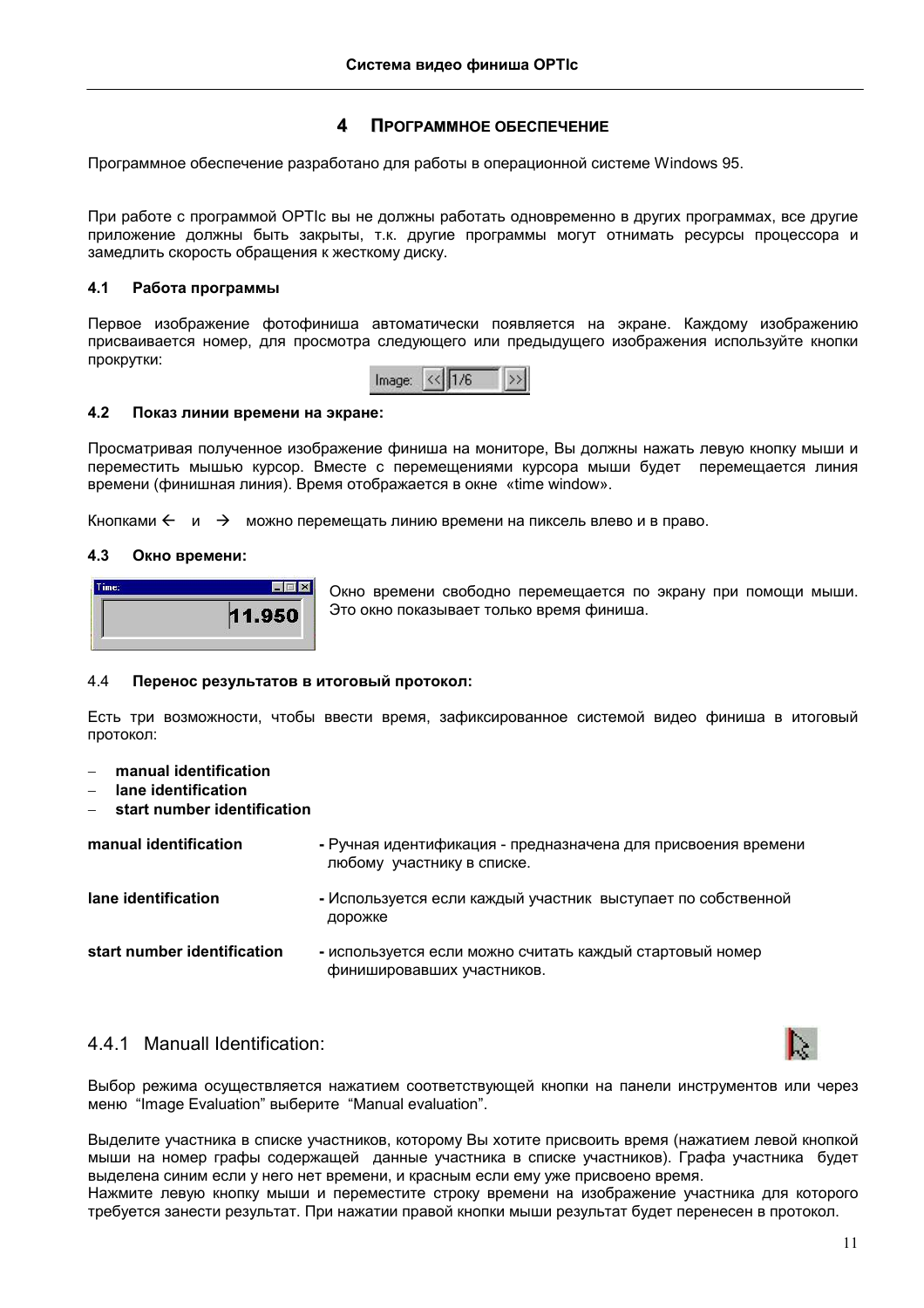# <span id="page-11-0"></span>4.4.2 Lane Identifiction:



Если каждый участник использует индивидуальную дорожку, легче всего использовать режим идентификации дорожки. Для работы необходимо иметь четкие границы между дорожками (финишная линия светлая, границы дорожек черные).

Для выбора данного режима нажмите соответствующую кнопку на панели инструментов или выберите в меню "Image Evaluation" - "Lane evaluation".

Сначала Вы должны задать границы дорожек для автоматической идентификации, эта операция производится один раз (если Вы не перемещаете камеру и не меняете настроек камеры)

| File      | Race | <b>Work</b> | Image Evaluation                    | Image | System | Show | Win   |
|-----------|------|-------------|-------------------------------------|-------|--------|------|-------|
| Time:     |      |             | Lane setting                        |       |        |      | Tick: |
|           | TE.  |             | Import lane coordinates from system |       |        |      |       |
| $\vec{r}$ |      |             | Race information                    |       |        |      |       |
|           |      | ooting      |                                     |       |        |      |       |

# Lane Identifikation:

Нажатие на <Work>

Нажатие на <Lane setting> (Идентификация дорожки)

Откроется окно описания границ дорожки (граница между дорожкой 1 и 2). Наведите курсор на границу разделяющею дорожки и нажмите левую кнопку мыши.

Когда Вы введете границы всех дорожек нажмите на <ОК>.

| Lane identification |         |   |
|---------------------|---------|---|
| Border between 1    | to lane | 2 |
|                     | ΟK      |   |



Перемещайте линию времени (нажимая и удерживая левую кнопку мыши) на изображение участника. Около курсора мыши выводиться номер дорожки. Курсор должен находиться на требуемой дорожки. Участник соответствующий данной дорожки выделяется в списке участников.

Для переноса времени в протокол нажмите правую кнопку мыши.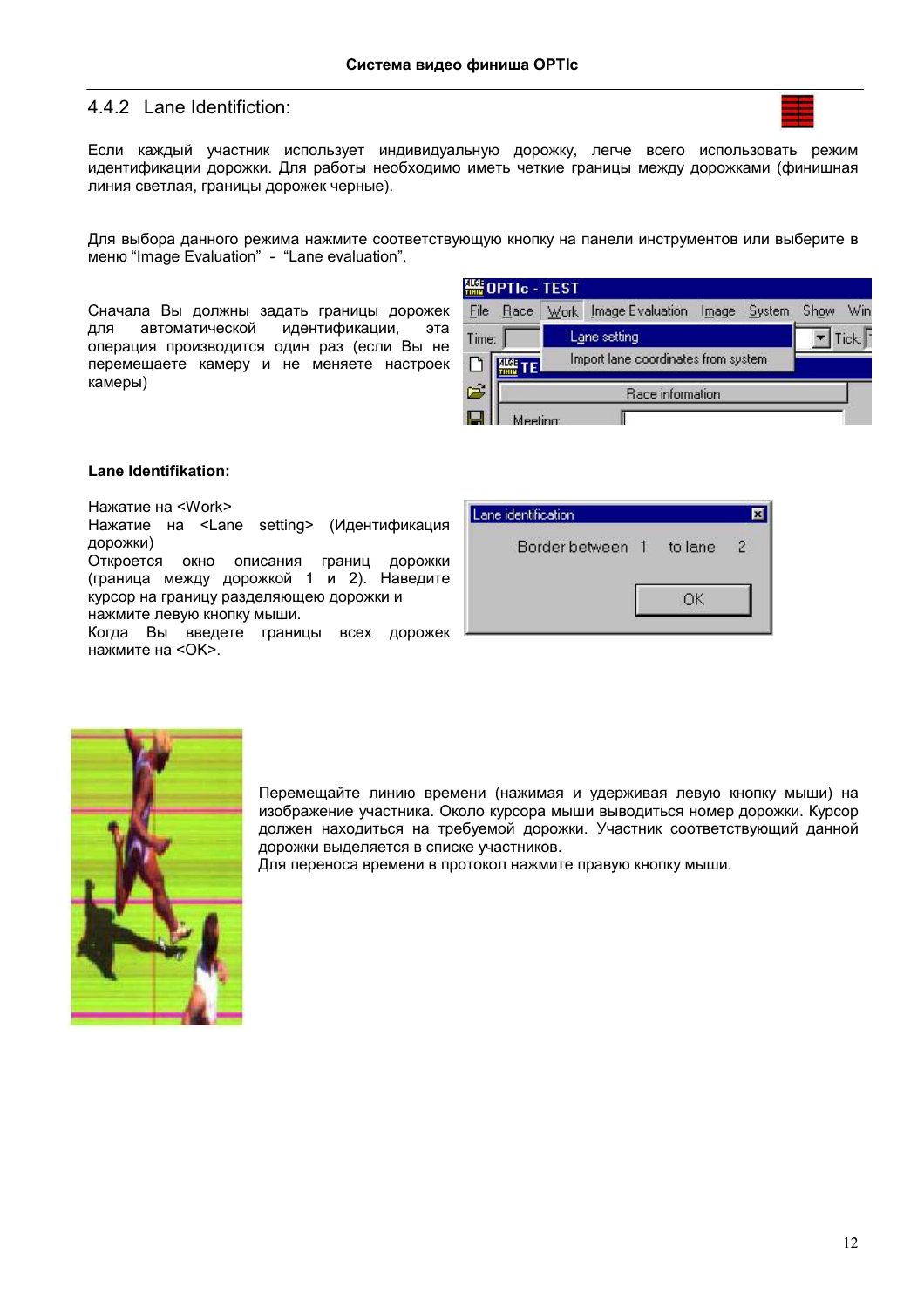# <span id="page-12-0"></span>4.4.3 Start Number Identification:



Используйте идентификацию стартовую номера, если каждый участник имеет стартовый номер, который Вы можете прочитать на изображении или если Вы записали стартовые номера и порядок прибытия на финиш.

Для выбора данного режима нажмите соответствующею кнопку на панели инструментов или через меню "Image Evaluation" выберете "ID evaluation".

Установите линию времени на требуемого участника, отпустите левую кнопку мыши и нажмите правую кнопку мыши.

Открывается окно ввода стартового номера.

Введите с клавиатуры стартовый номер и нажмите кнопку ОК.

Переместите линию времени на следующего участника и т.д.

| Start number:        |        |
|----------------------|--------|
| $\Gamma$ Group time: |        |
| ОК                   | Cancel |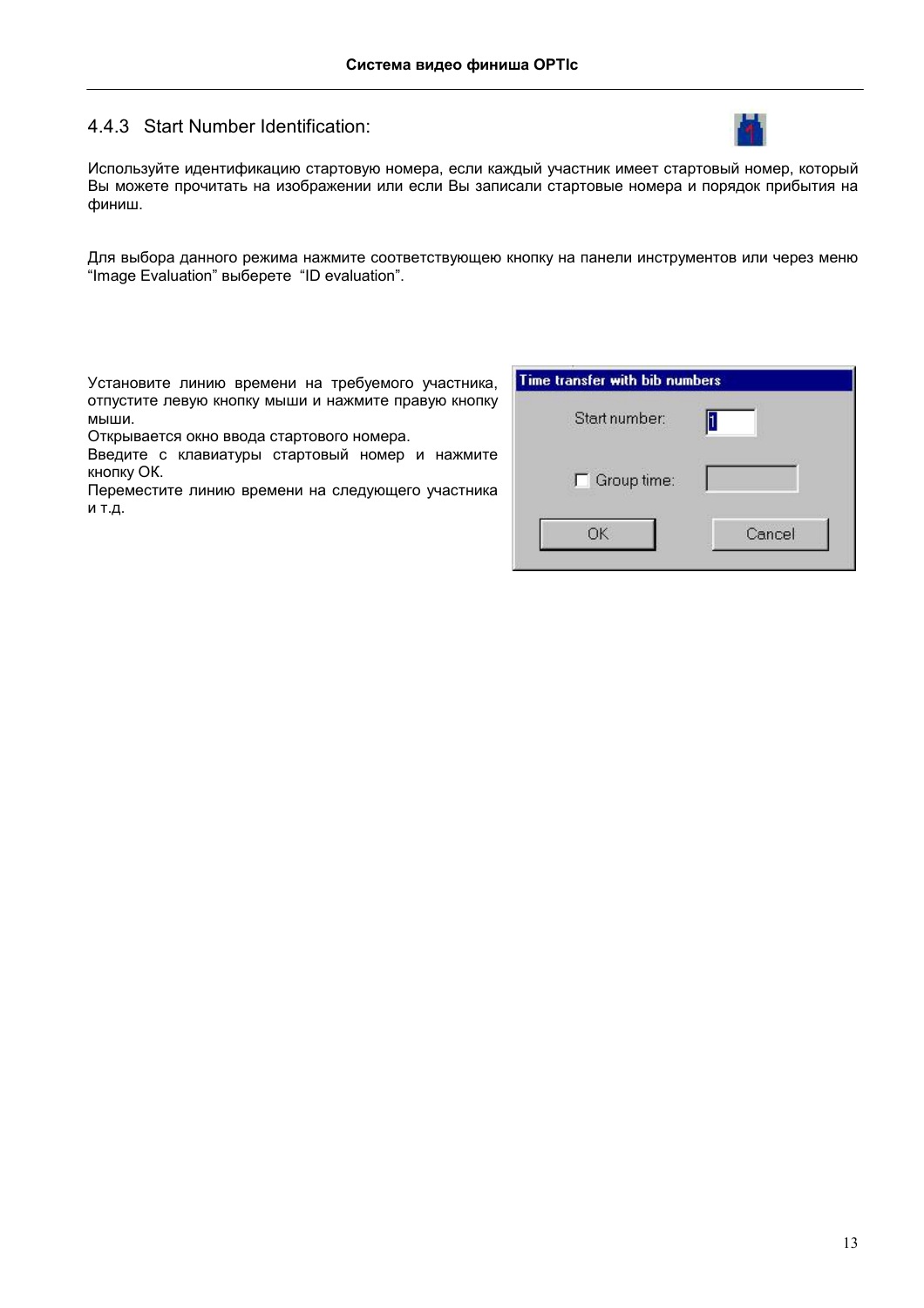### <span id="page-13-0"></span> $4.5$ Работа программы:

Для ввода данных о забеге нажмите кнопку One Race, введите название файла для записи результатов забега. Нажмите кнопку ОК.

В окне ввода "Race information" введите название соревнований и сформируйте список участников. Для добавления в список участника, используйте кнопку "Insert", при нажатии кнопки к списку добавляется необходимое количество строк (количество добавляемых строк устанавливается в окне рядом с кнопкой), для удаления записи используется кнопка Del.

Запуск времени осуществляется от стартового датчика либо кнопкой подключенной к стартовому каналу.

### $4.6$ Окно стартового диалога

В окне осуществляется контроль фальстарта, вывод текущего времени забега, разрешение или запрет записи, контроль уровня яркости.

# Контроль фальстарта

При фальстарте нажать на кнопку "False start", программа запросит подтверждение, подтвердите сброс, нажатием кнопки ОК.

# Ввод стартового времени

Кнопка "Start offset" служит для установки времени начала отсчета (если требуется запустить отсчет времени не с нуля, обычно устанавливается время дня), при нажатии кнопки выводится диалоговое окно в котором требуется ввести время с которого таймер начнет отсчет времени, после ввода требуемого времени подтвердить введенные результаты нажатием кнопки ОК.

При запуске таймера (стартовый сигнал) отсчет времени будет начат со времени введенного в диалоговом окне.

# Управление записью

Разрешение и запрет записи производится в окне "Recording". Кнопка "Deactivated" служит для запрета записи, "Activated" - для разрешения записи. При запрете записи сигналы от датчиков воспринимаются, но запись изображения не производится.

# Окно Time

В окне времени отображается текущее время гонки и остановленное - финишное время.

# Окончание забега

При окончании забега требуется нажать кнопку "End of Race"- окончание забега.

# Контроль уровня освещенности

Окно "Deviation intensity of " служит для контроля отклонения уровня освещенности от предварительно установленного смотри ранее (выводится в процентах).

# Вывод времени на табло

На табло выводится бегущее время, при приходе финишного сигнала выводится зафиксированный результат, для продолжения вывода времени служит кнопка "Running GAZ".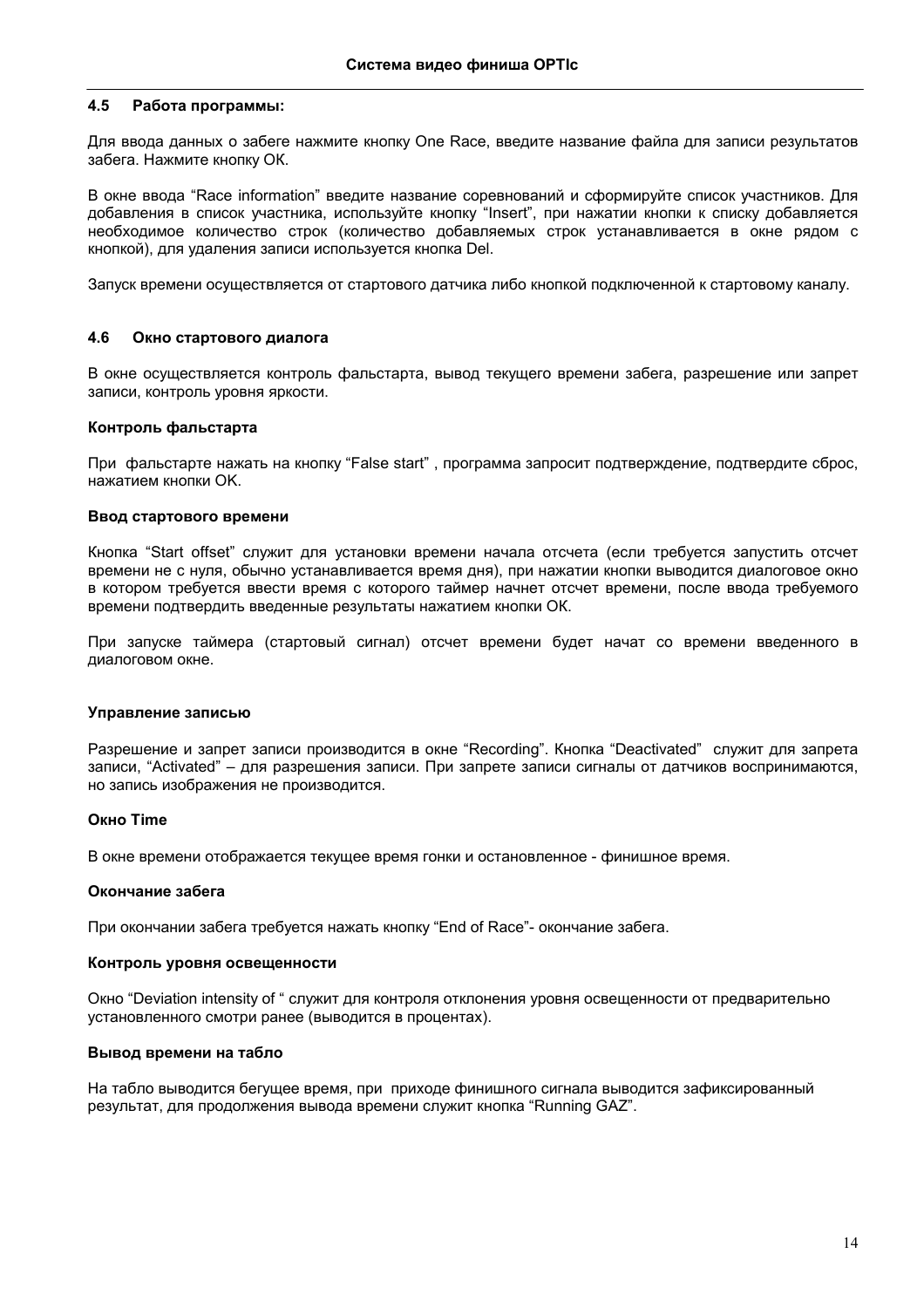### <span id="page-14-0"></span> $4.7$ Печать протоколов



Для распечатки протоколов и полученных изображений используется кнопка печати на панели инструментов или в меню "File" меню "Print..."

При нажатии кнопки печати на экране монитора выводится диалоговое окно печати:

|                                                                                                                                             | <b>Print selection</b>                                                                                                                                  | $\mathbf{x}$ |
|---------------------------------------------------------------------------------------------------------------------------------------------|---------------------------------------------------------------------------------------------------------------------------------------------------------|--------------|
| Печать стартового протокола<br>Печать итогового протокола с<br>сортировкой по местам<br>Печать протокола с сортировкой<br>по номеру дорожки | List's<br>$\epsilon$ Start list<br>Results list in rank order<br><b>Besults list in lane order</b><br>Results list in bib order<br>O Times by photocell | OK<br>Cancel |
| Печать изображений без<br>сетки времени<br>Печать изображений с сеткой<br>времени                                                           | Image:<br>Image without time<br>Image with time.                                                                                                        |              |

Выберете требуемый пункт и нажмите кнопку ОК. Будет выведено окно предварительного просмотра, если все правильно нажмите кнопку "Print".